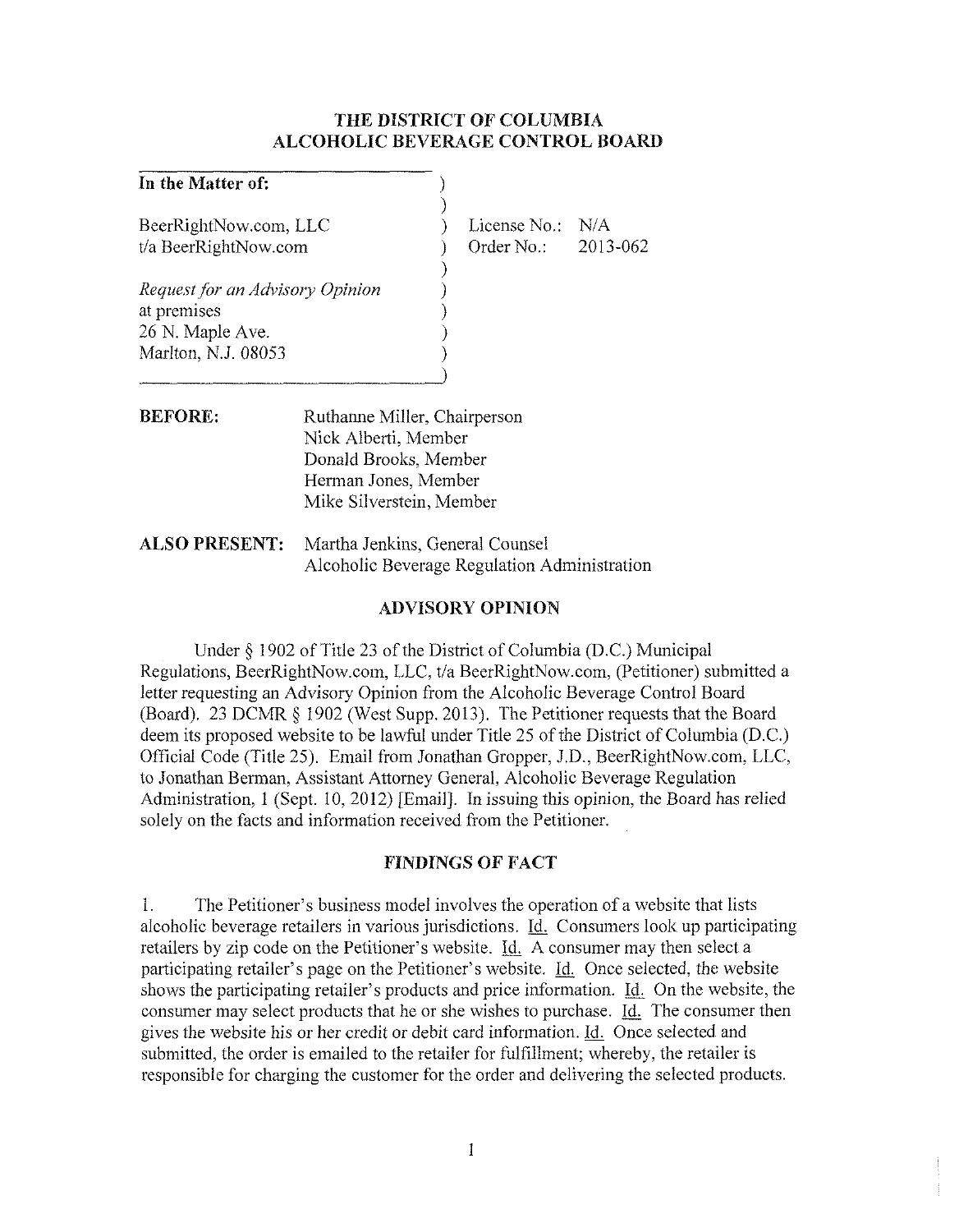Id. Mr. Gropper notes that the retailer is responsible for paying all taxes, complying with local laws, and verifying the age of the recipient. Id.

## **CONCLUSIONS OF LAW**

2. The question before the Board is whether, as conceived, the proposed website engages in the unlawful sale of alcoholic beverages without a license.

3. Under § 25-102(a), "No person shall sell any alcoholic beverage in the District without having first obtained an appropriate license as required by this title." D.C. Code § 25-102(a) (West Supp. 2012). The term "sell" or "sale" in Title 25 is defined broadly as "soliciting orders for sale," among other definitions. D.C. Code  $\S 25-101(45)$  (West Supp. 2013).

4. We note that the term "solicit" means, "To try to obtain by entreaty, persuasion, or formal application." Webster's II New College Dictionary (1995) (solicit). Under this definition, it could be argued that a website that accepts and transfers customer orders in exchange for a convenience fee from the customer is attempting to persuade customers to purchase alcohol from the retailer; thereby, creating a "sale" under the law by taking and transferring the order to the retailer. On the other hand, we note that retailers in the District of Columbia may lawfully advertise their products in publications and other forms of media, so long as the advertisements otherwise conform with Title 25. See D.C. Code § 25-764 (West Supp. 2013).

5. In our view, when a third party participates or has a substantial interest in the exchange of money between the consumer and retailer this constitutes solicitation, and thus, requires the third party to obtain a license from the Board. For example, if a retailer placed an ad in a newspaper advertising its products and prices, this would not constitute solicitation on the part of the newspaper, because the newspaper would not have a substantial interest or participate in any purchases of alcoholic beverages made by consumers who viewed the advertisement. Nevertheless, the newspaper's actions would constitute solicitation, if it, in any way, handled or received money or credit card information from the consumer--even if it only forwarded money or a credit card number to the retailer for processing.

6. For this reason, we find that the proposed website described by the Petitioner violates  $\S$  25-102(a), because the Petitioner accepts credit or debit card information and forwards it to retailers, which constitutes soliciting orders for sale without a license. Supra, at  $\P$  1. Hence, the Petitioner's proposed website allows it to obtain the benefits of licensure without obtaining a license. We note that we would not deem the proposal a violation of §25-102(a), if the Petitioner does not accept or receive money, debit or credit card information, or other financial instruments on behalf of a retailer.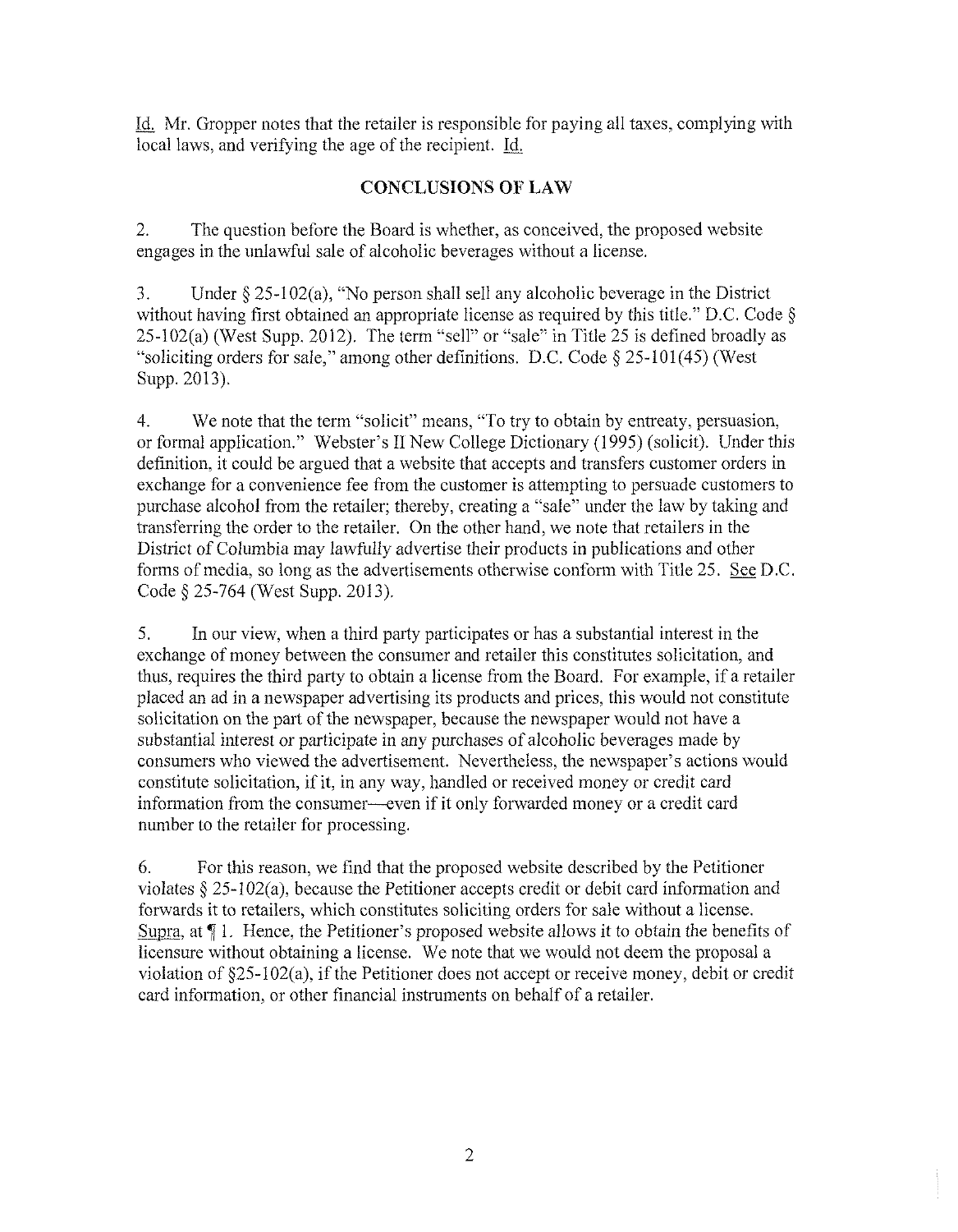# **ORDER**

Accordingly, the Board, on this 20th day of March 2013, hereby **ORDERS** that the above represents the **ADVISORY OPINION** of the Board pursuant to 23 DCMR § 1902.